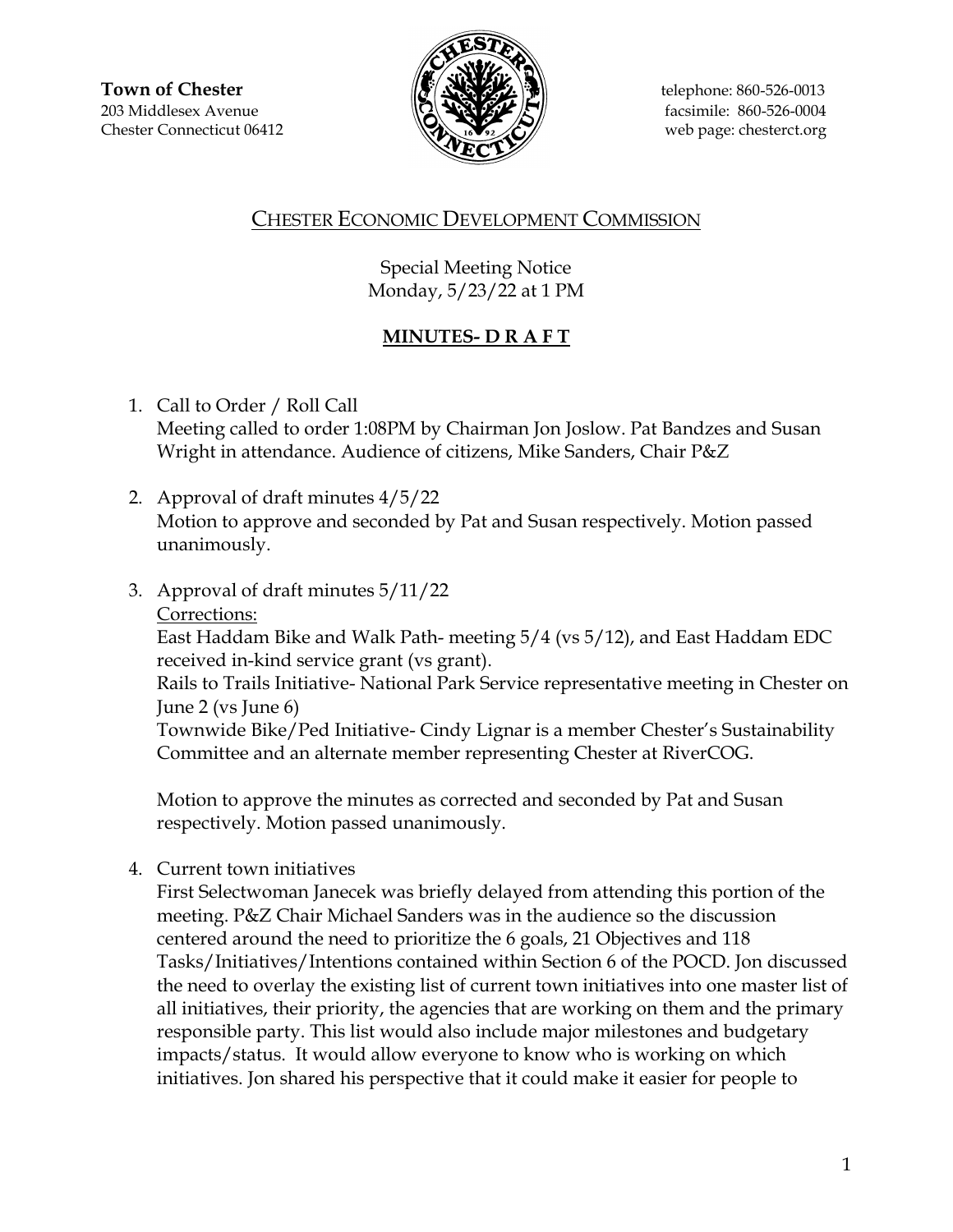

volunteer if they knew which initiatives could use their support based upon their skills, experience and interests.

Mike said that P&Z is beginning to look at the POCD recommendations to determine the status and where P&Z should be proactive in conjunction with direction from Chester's elected leadership. The combination of the POCD list and the current list of projects and initiatives was discussed as a good starting point to get all boards and commissions on the same page.

First Selectwoman Janecek arrived at 1:22PM. The discussion moved to Charlene's review of each initiative:

### 59 Winthrop Road (Skyview): Charlene

5/23/22 Paperwork from Atlas signed, Charlene to follow up

## Meet with large Chester employers: Charlene and EDC

5/23/22- Charlene to request Jenny to schedule with select employers and to coordinate as best as possible with EDC so a member could attend. Not a requirement, but an objective. Jon to draft an interview format with standard questions as part of a call report to be filed with the Selectwomen's office so there is a permanent record and history.

## WIFI/Towers: Charlene, Ed Mehan, EDC- Susan

### 5/23/22-

Charlene signed the agreement for the \$93K Steap funding but it does not commit the project to move forward. Charlene is working on the costs for providing free internet service downtown. She is also addressing cell reception within Chester.

### Goodspeed at Chester- Charlene

5/23/22- No performances scheduled for this season, 3 productions planned for next year

## 33 Liberty Street / MS Brooks Factory:

5/23/22- Potential buyer -approached P&Z a few months ago. They cannot apply for affordable housing waiver because they are not the landowner. He doesn't want to purchase the property unless he knows that he can develop the property as he wants.

# 212 Middlesex Ave (Ted Tine Motorsports)

5/23/22- Property still for sale

## 47 Middlesex Ave (St. Josephs Parish Center)- Charlene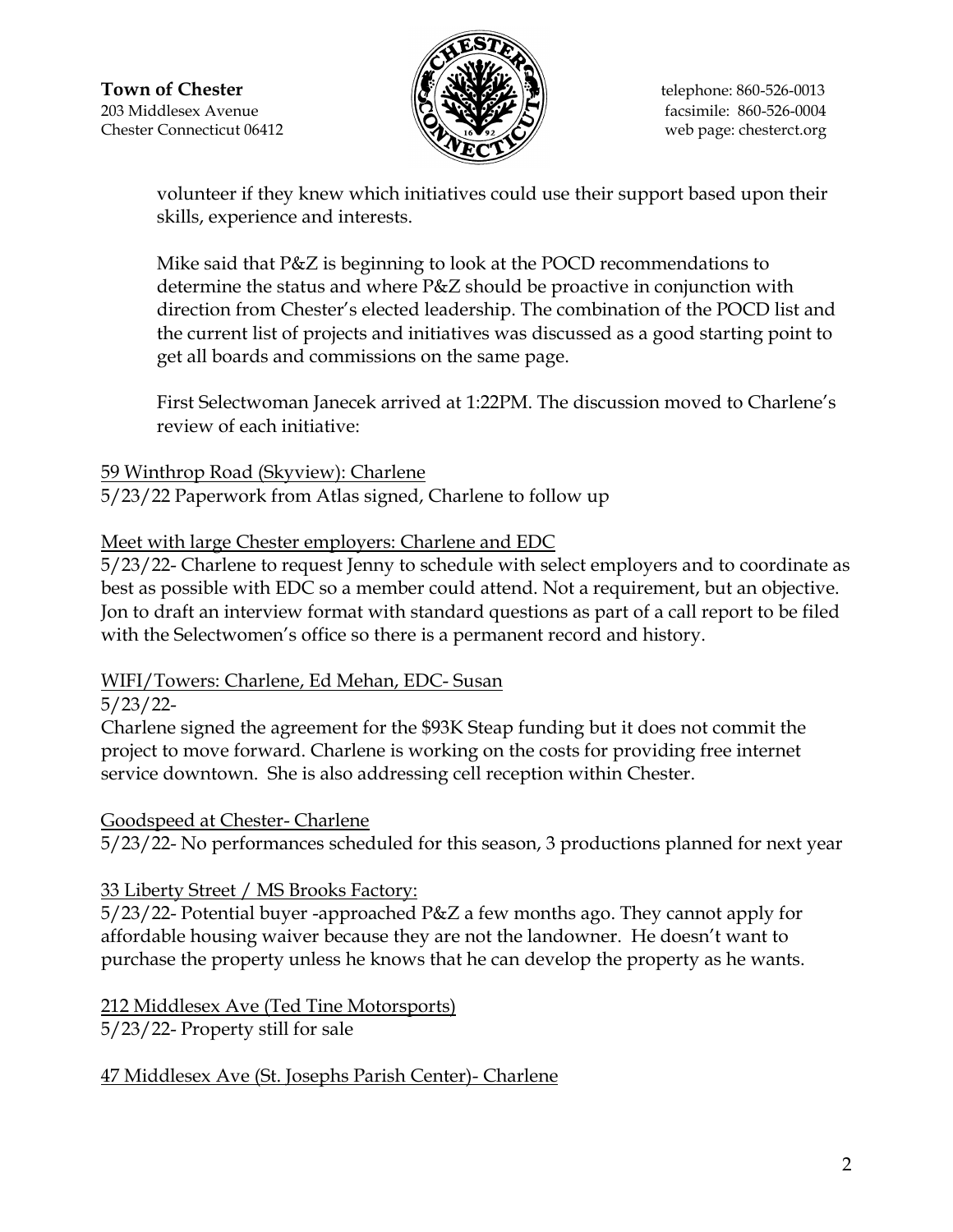**Town of Chester**  $\|\mathcal{F}\|$   $\|\mathcal{F}\|$   $\|\mathcal{F}\|$  telephone: 860-526-0013  $203$  Middlesex Avenue  $\sqrt{2}$   $\sqrt{2}$   $\sqrt{7}$  facsimile: 860-526-0004 Chester Connecticut 06412 web page: chesterct.org



5/23/22- Charlene and John are meeting Thursday 1:00 with a potential affordable housing developer. Mike might attend.

## RiverCOG 15%(Charlene)

5/23/22- Charlene has not heard from RiverCOG outside of the initial request last year. She doesn't know of any town that has responded and expressed an interest in spending our ARPA money on Chester vs regional projects. It was decided to remove this item from our list.

East Haddam Swing Bridge Rehabilitation (Charlene) 5/23/22- Bridge mapping in Judy, construction in the Fall. Transportation To and From Marinas: Charlene

Transportation to and from Chester Marinas to Chester Center (Charlene)

5/23/22- Charlene meeting with marina representatives this Thursday to discuss a pilot program and the cost structure. Cost to Chester \$10K. Small bus from Downtown Transit is accessible on an application where the rider specifies a pickup. Deep River has expressed interest as well. Chester's motivation is to reduce parking congestion. Pat will join Charlene at this meeting.

Boardwalk from North Quarter Park to the Cemetery Road (John Ivimey and Mike Abramson) 5/23/22- no update

Child Care in Chester (Kim Megrath, Chester Community Partnership 5/23/22- no update from 5/11 report except CBSRZ announced their interest in renting out a portion of that facility to a preschool operator.

Chester's Bike/Ped infrastructure

Chester Streets/Bike-Ped initiative- Chester Sustainability Committee (Cindy Lignar) Rails to Trails – Chester Sustainability Committee (Rick Holloway) East Haddam Ped/Bike Path Spur- (EDC- Pat Bandzes) 5/23/22 - Cindy, Rick and Pat met last week to coordinate efforts to improve Chester's ped/bike infrastructure. No Locip funding to be available to pay for sidewalks (connectivity) for at least 3 years.

Funding for advertising and communication (Mandy- Merchants) 5/23/22 Charlene would consider supporting an ARPA request once it is presented

Rest room facilities/public bathroom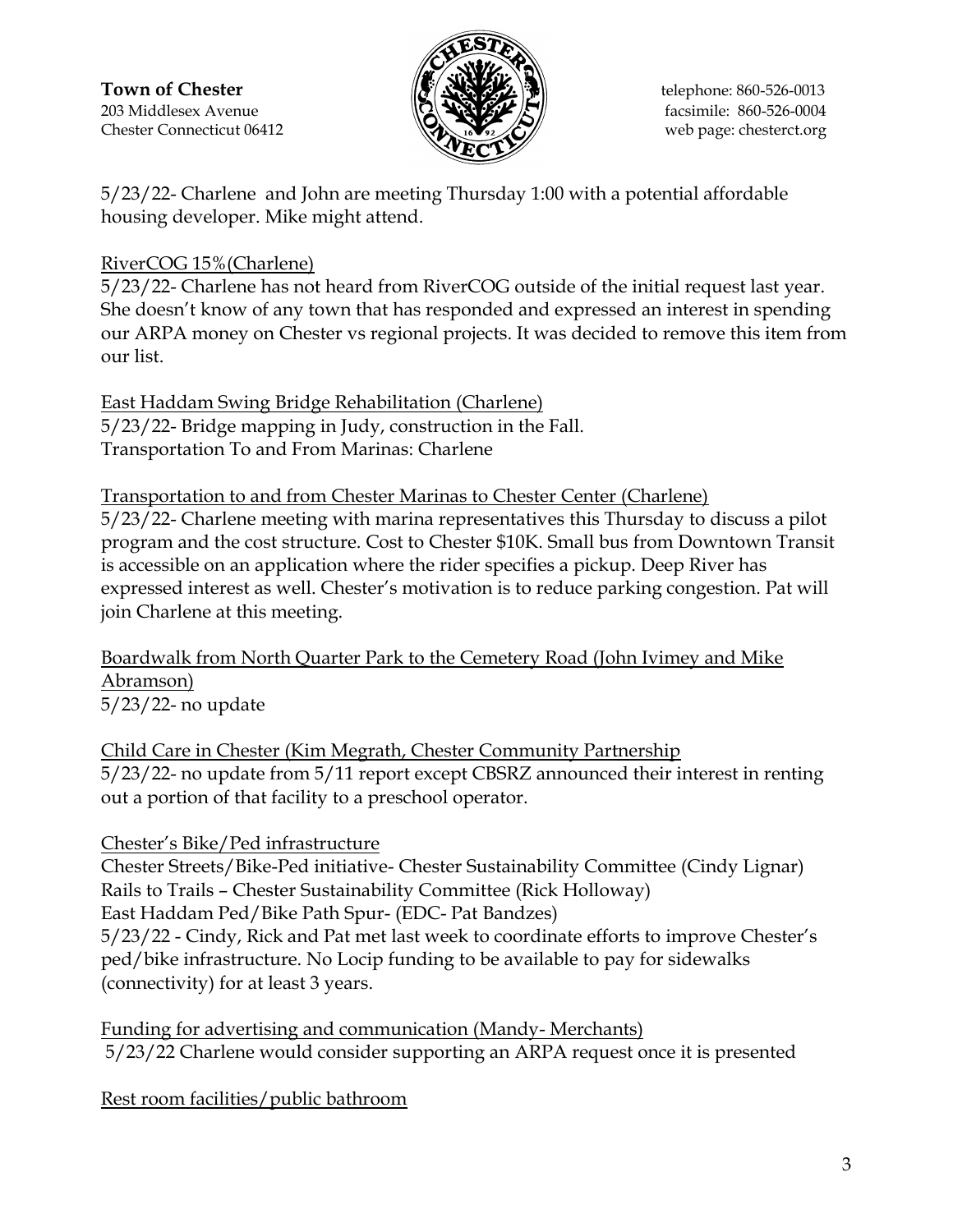**Town of Chester**  $\|\mathcal{F}\|$   $\|\mathcal{F}\|$   $\|\mathcal{F}\|$  telephone: 860-526-0013  $203$  Middlesex Avenue  $\sqrt{2}$   $\sqrt{2}$   $\sqrt{7}$  facsimile: 860-526-0004 Chester Connecticut 06412 web page: chesterct.org



5/23/22- there is interest in locating the bathrooms in the old drive through bank branch on Water Street. There is no septic and the thought is either porta potties or composting units in or around that building. Charlene will check to see when that lease expires.

### Water station for people and pets

5/23/22- Charlene said that this has been tried in the past and that the water company wants \$20K/line plus an annual cost for the water. Charlene is fine with this project going forward but that the one time and recurring expenses would have to be understood in advance. No one is working on this presently.

### Weekend trash removal- street receptacles

5/23/22- Charlene spoke to Sue Hotkoski about hiring Scott Mills to keep the trash cans empty before and after the summer market. The town is presently paying overtime and Charlene would like the Market to pay for this expense since it is a privately funded business.

2:08 PM- Charlene left the meeting

Recycling station 5/23/22- not discussed

Maintenance of Main Street streetscape 5/23/22- not discussed

### 5. Audience of citizens

#### Community Involvement:

Discussed publishing the above list of major initatives, ownership and status once the responsible parties are confirmed. Because there are not enough volunteers and resources to tackle all recommendations, there is a desire to communicate the various openings on commissions and committees as well as all of the specific initiatives that need interested residents to help tackle them. To that end, Jon suggested setting up a summer market 10  $x$ 10 tent that focuses on COMMUNITY ENGAGEMENT. The intention is to post openings on committees and commissions, and this list of projects which identifies where we need specific assistance to make progress. The booth would be manned by Republicans, Democrats, Independent/other parties and by people who are already involved. Jon to follow up with Susan Hotkowski.

Regarding the desire to engage Chester residents to help in the community, Jon will research a successful Essex initiative that trained a new generation of volunteers and